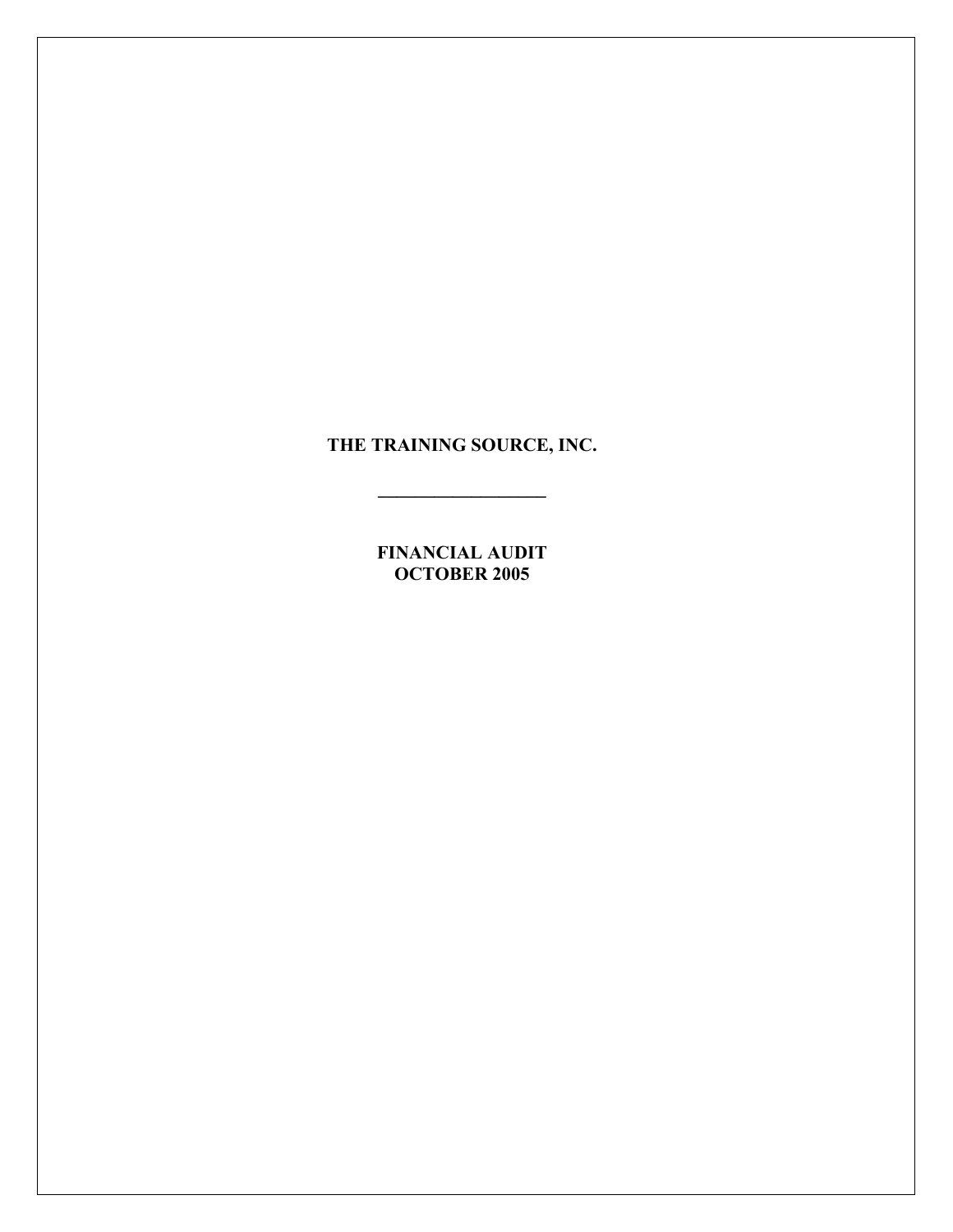October 2005

# The County Council and County Executive of Prince George's County, Maryland

 Council Resolution 51-1991, adopted June 25, 1991, requires the Office of Audits and Investigations to perform random financial audits of grants and transfer payments appropriated in the Non-Departmental section of the County's annual current expense budget.

We have examined the books and records of The Training Source, Inc. for the period January 1, 2004 through December 31, 2004. Our examination included such tests of the accounting records and such other auditing procedures, as we considered necessary under the circumstances. We are not independent with respect to this grant as the Office of Audits and Investigations administers the grant for the Prince George's County Council.

 We noted no matters involving the Prince George's County grant to The Training Source, Inc. that led us to believe that the County grant was spent for other than its intended purpose.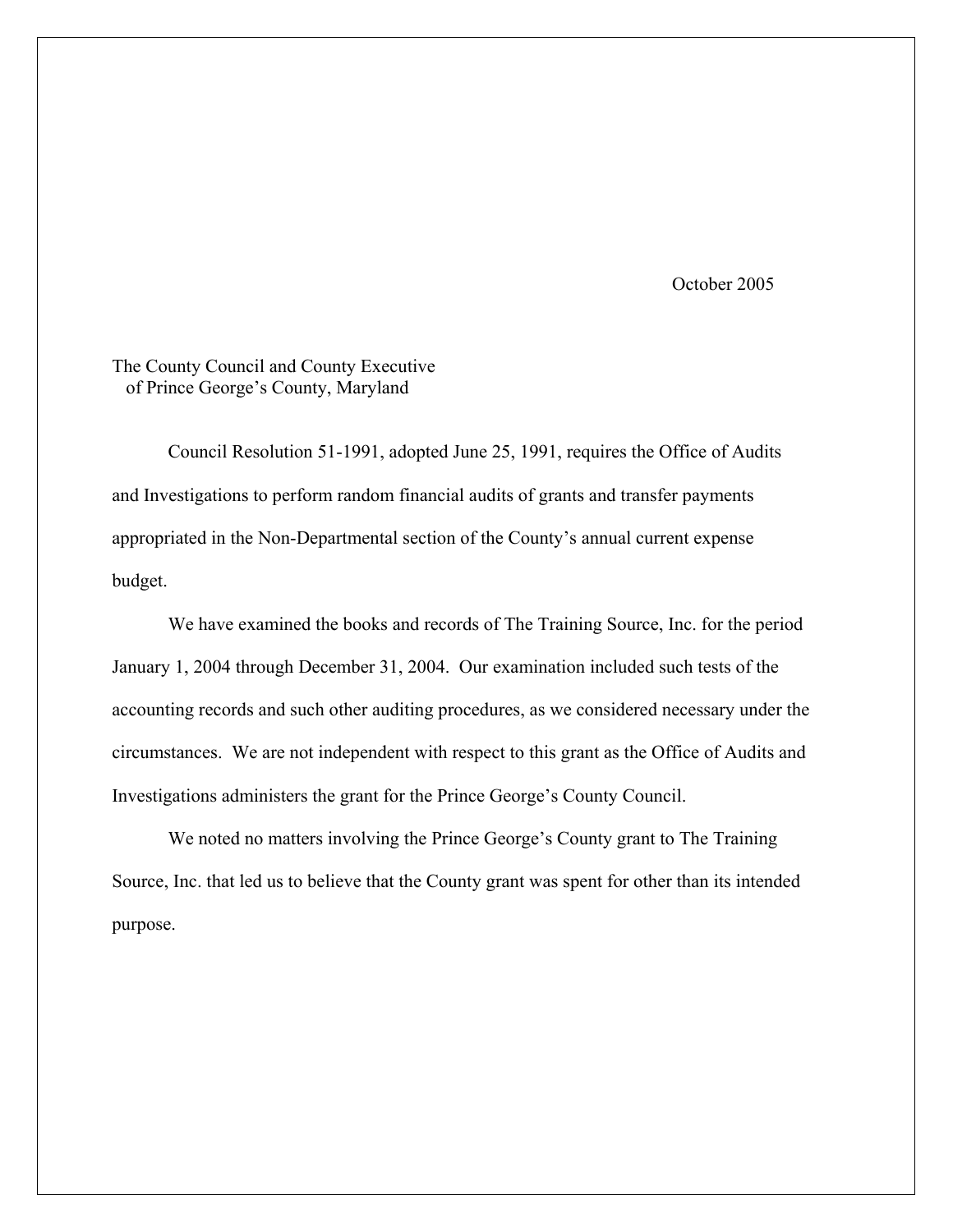The County Council and County Executive October 2005 Page -2-

 This report, in our opinion, fulfills the requirements of Council Resolution 51-1991 concerning random financial audits of grants and transfer payments made pursuant to the Non-Departmental section of the Prince George's County, Maryland, fiscal year 2004 Approved Current Expense Budget.

> David H. Van Dyke, CPA County Auditor

 Mackenzie Lewis Auditor-In-Charge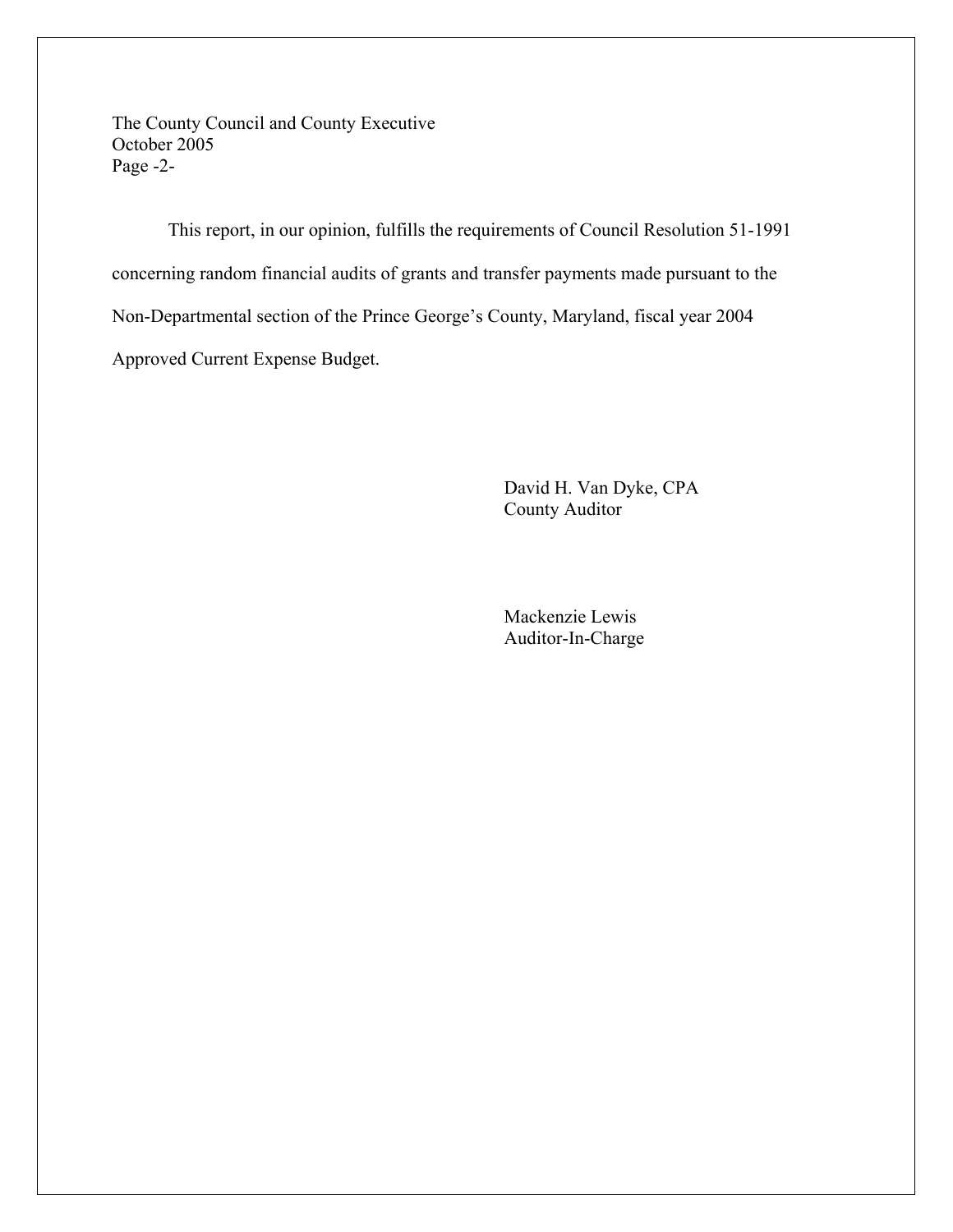#### **The Training Source, Inc.**

The Prince George's County Government provided three grants totaling \$25,500 to The Training Source, Inc. for fiscal year 2004. The grant funds were received by the organization in May and July of 2004.

 The Training Source, Inc. was founded in 1993, by a woman who had a desire to share her many skills and knowledge with those whose personal and professional growth and development would be enhanced by her talents as a former manager with two large corporations and those experiences and talents of her staff. The organization's goal is to assist others, who are less fortunate to realize their full potential in today's environment. The organization is incorporated as a  $501(c)$  (3) non-profit business. It is a communitybased organization whose mission is to provide superior training using state-of-the-art equipment and methodologies to meet individual and workplace development needs.

 The Training Source provides personal, professional, and computer skills training services; training needs assessments, and job preparation and placement services. These services have been provided to those students, who have completed the organization's program which has enabled them to be productive employees to state and local governments, small and large organizations as well as private individuals. The feedback from these organizations has been very favorable. The organization is segmented into five programs as follows: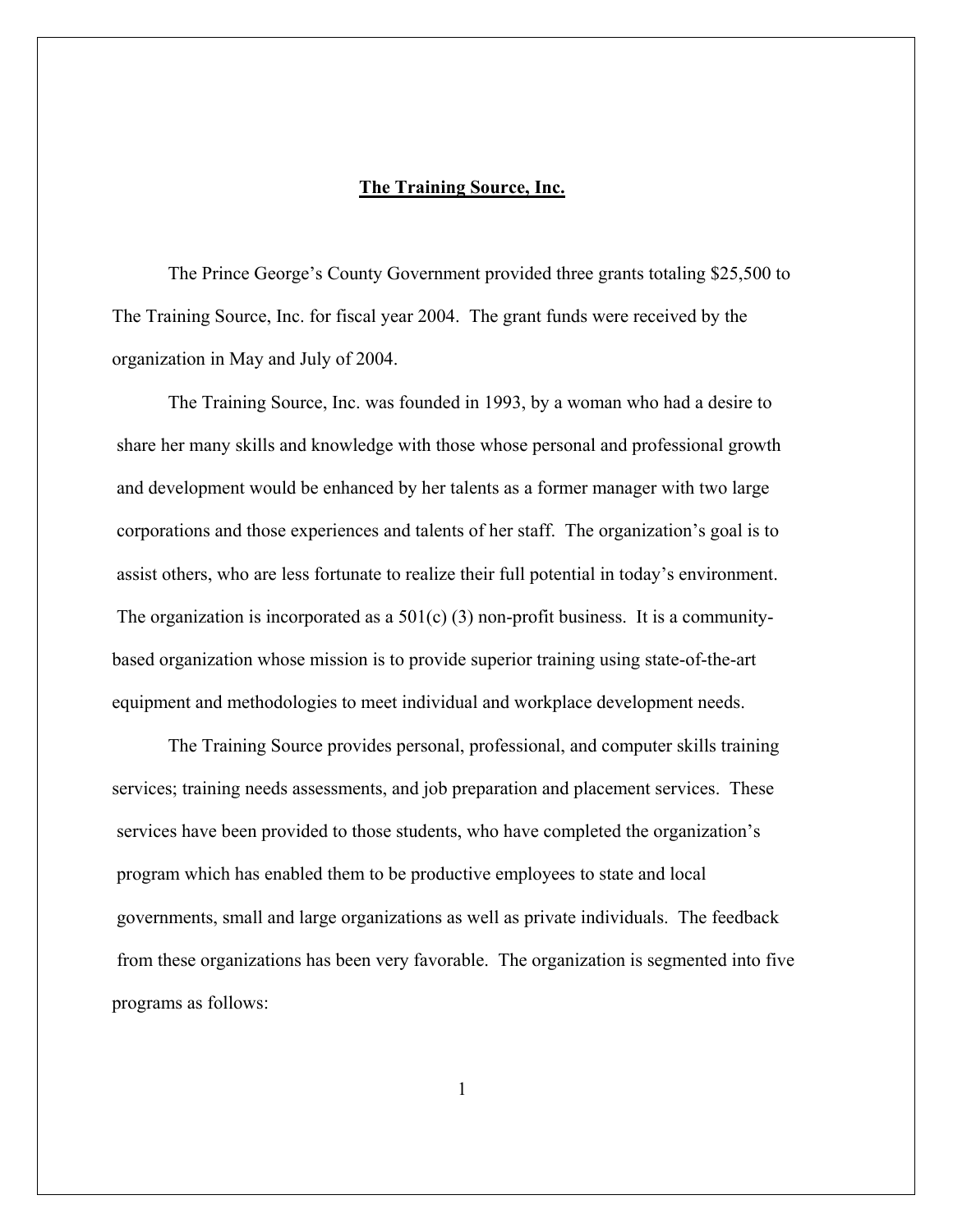- Job Preparation and Placement Assistance delivers comprehensive employment training to unemployed residents primarily in Prince George's County, and job placement services to match employer needs with program graduates.
- Training Needs Assessments includes identification of skill deficiencies and requirements, recommendations to the development of needed skills, and recommendations of post-training activities to implement newly developed skills in the workplace upon graduation.
- Management Development Training enhances the effectiveness and efficiency of existing staff for organizational success.
- Employee Development Training develops professional skills and motivates employees to be more productive and committed.
- Computer Skills Training develops technical training at the appropriate level for learner comprehension and confidence.

 We examined the records maintained by The Training Source and included tests of the accounting records and such other auditing procedures as we considered necessary under the circumstances. Consideration was given to the fact that an independent audit had not been performed on The Training Source's financial statements for the year ending December 31, 2004, and therefore we examined the organization's operating procedures and bookkeeping practices in more detail. Our examination included a review of the organization's checking account, contract receivables, grant contributions, expense accounts, employee salaries, and year-end bank reconciliations.

We also performed a review and examination of the organization's employee salaries for 2004. We recalculated the salaries of all employees based on hourly wages and employee time sheets for the 26 pay periods in 2004. We found that the salaries for all full time employees recorded on their W-2 forms were inaccurate. Additional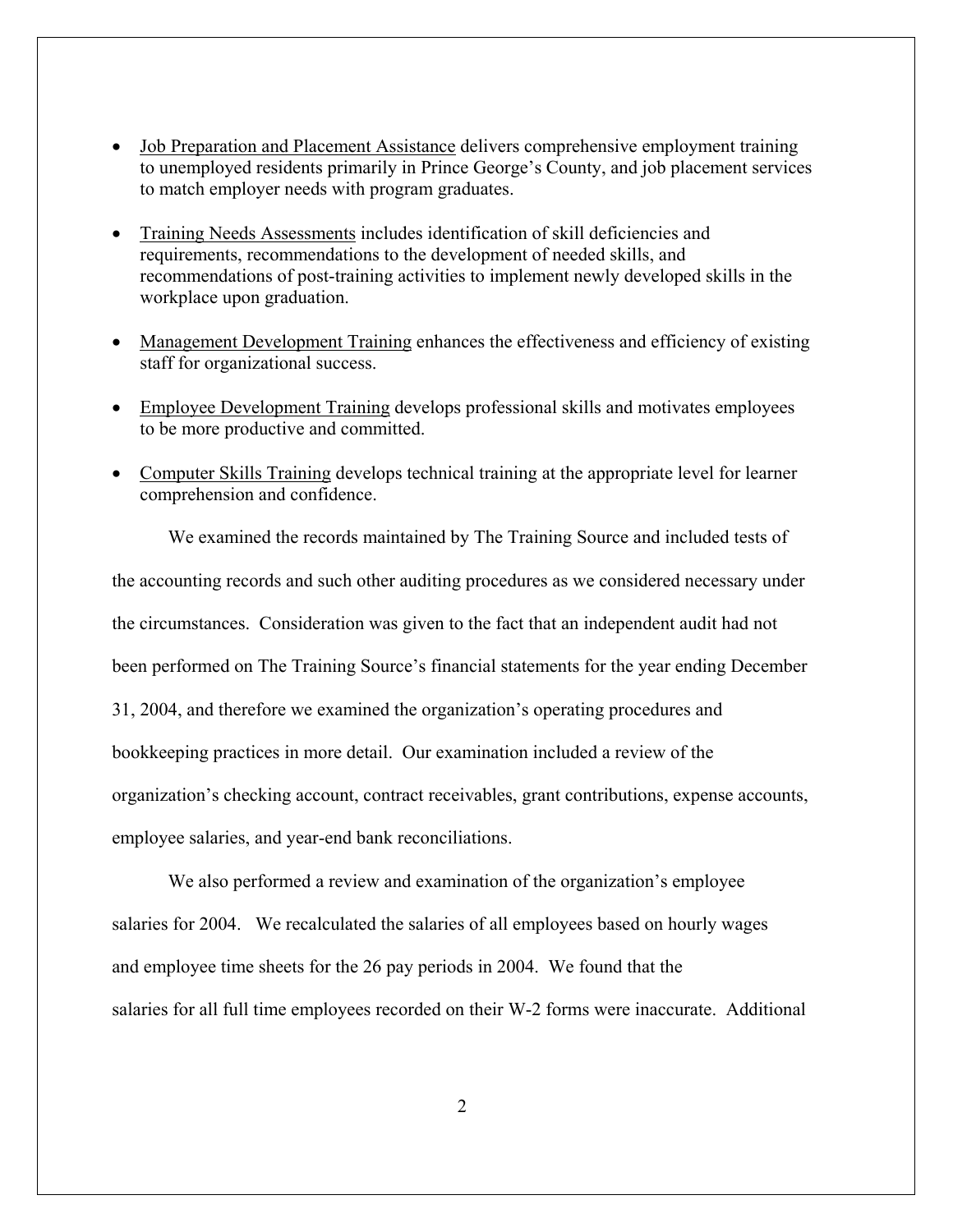income for teaching classes were not included on the employees annual wages shown on their 2004 W-2s. The organization's total wages should have been \$204,982 compared to the 2004 W-2 organization wage total of \$196,703, which represents a difference of \$8,279 or 4.04%. We recommend:

## **1. The Executive Director consider recalculating the employees' salaries for 2004 and issuing a corrected W-2 to each employee.**

The following Statement of Revenue and Expenditures for the period January 1, 2004 through December 31, 2004, shows the activities of the organization for the period in which the fiscal year 2004 grant funds were utilized. This statement was prepared on a cash basis.